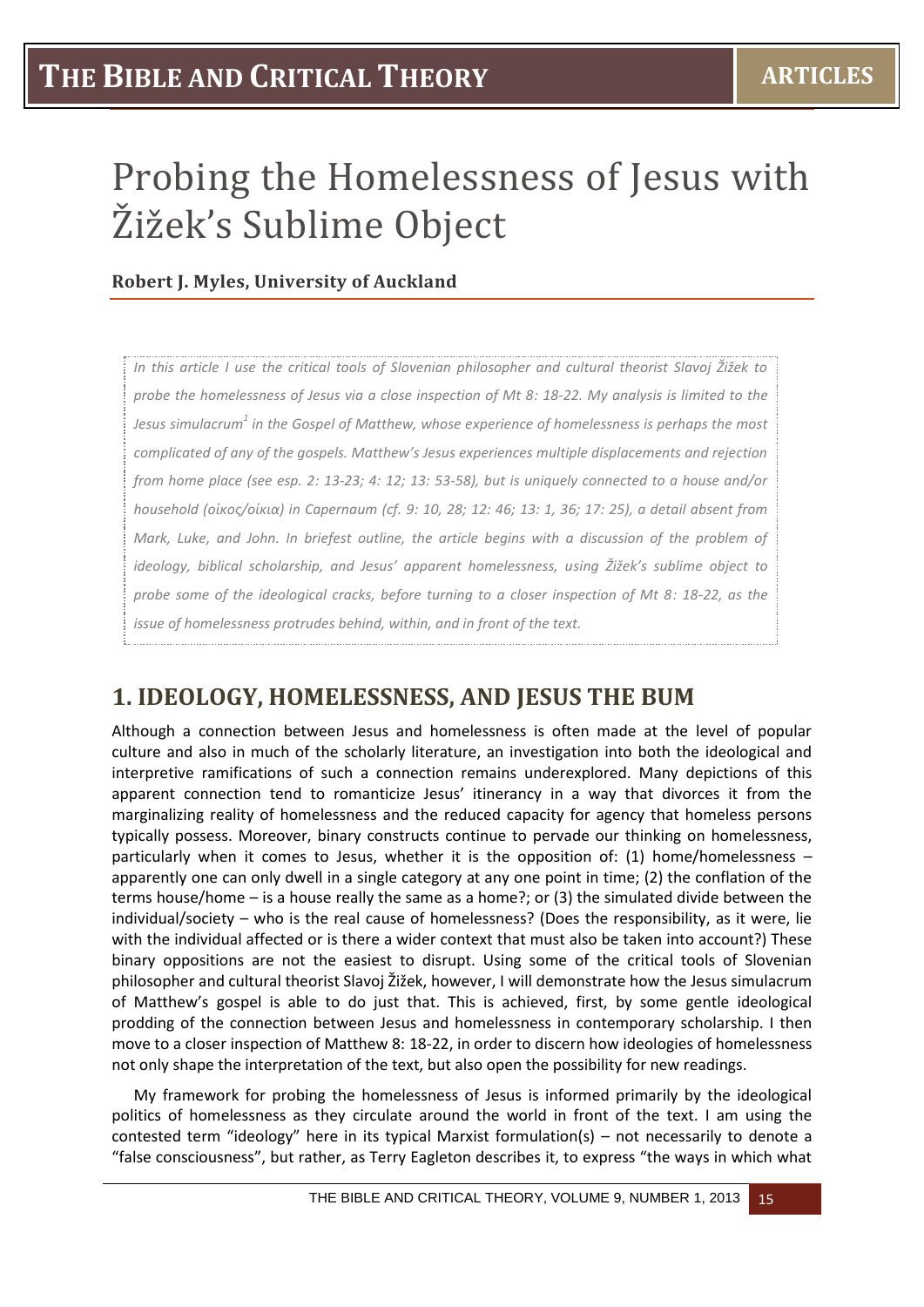we say and believe connects with the power-structure and power-relations of the society we live in ... those modes of feeling, valuing, perceiving and believing which have some kind of relation to the maintenance and reproduction of social power" (Eagleton 2008: 13). Moreover, if we are to assume, in line with Žižek, that the primary function of ideology is not to make correct theoretical statements or interpretive judgments about political reality, but rather to orient subjects' lived relations to and within this reality, then ideologies about homelessness are materialized within institutions and people's everyday practices and lives (Žižek 1989: 15-16).

In a recent article exploring the "Problem of Ideology in Biblical Studies", Randal Reed (2011) suggests that the work of Žižek might open a new space for ideological biblical criticism, without having to try and find some (imagined) place outside of ideology. According to Žižek, all successful political ideologies refer to extra-political *sublime objects* that posit to its subjects what the central words or concepts of an ideology mean. While these objects ultimately fail to reveal the full truth of their signification, this failure itself is seen as indirect testimony to the supreme quality of the object. Borrowing the language of Jacques Lacan, Žižek suggests these things are "Real", precisely insofar as they stand out from the reality of ordinary things and events. Reed makes sense of Žižek's thought (which, to be fair, is far-ranging, eclectic, and at times seemingly contradictory) as follows:

Reality as we know it is not a totality, it is replete with gaps and holes. That lack of totalization is true even more so for ideology. There are in ideology also gaps and holes. Ideology often tries to pre-emptively fill these holes but they are always there ... The failure to properly symbolize the real means that there is always a remnant or supplement, which is part of the real that escapes ideology. Those pieces of the real that exist in ideology and yet elude it are then the places that create the possibility for ideological criticism. (Reed 2011: 23)

These gaps and holes, when exploited, reveal the contradictions inherent within all ideological systems. To anticipate the argument below, in the case of Jesus and homelessness, for example, we get a seemingly "romantic" or "idyllic" form of homelessness without any of the negative sideeffects that usually accompany the experience. There is no meth addiction, for example, or any actual loss of agency or social-power. Homelessness is sublimely idealized in Jesus in a way that encourages us to divert our attention from the social and political questions that should really be plaguing us: namely, why do some people become homeless? And more pointedly, how is the wider socioeconomic and ideological-political system complicit in the construction and marginalization of the homeless population? To use a favourite analogy of Žižek, the homelessness of Jesus is a case of interpreters having their cake and eating it too.

Žižek describes the homeless population in contemporary society (along with the underclass, the ghettoized, and the permanently unemployed) as a *symptom* of the late-capitalist universal system; a reminder of the structural deficiencies that remain beneath the surface and negate the "totalitarian logic of the proper capitalist utopia" (Žižek 1997: 161-162). Could we not also view Jesus' homelessness as a symptom? Not, of course, as a direct result of capitalism (I would prefer to avoid charges of anachronism), but rather as a product of the systematic and structural failures of the socio-political context of first century Palestine and Galilee. Despite scholars' intense focus on the world behind the text (including social-scientific approaches that attempt to place Jesus in his social and cultural milieu), interpretations of the Jesus simulacra tend to separate the causes of their apparent homelessness from their wider social and cultural context as it is encoded within the text. This is surprising given our knowledge of the significant social upheavals and displacement within first century Palestine in addition to the pervasive impact of Roman imperialism on subject populations, and so on, that eventually resulted in full-scale revolts against Rome.<sup>2</sup> In the case of Matthew's Jesus, an emphasis on marginality has been applied more to the Matthean community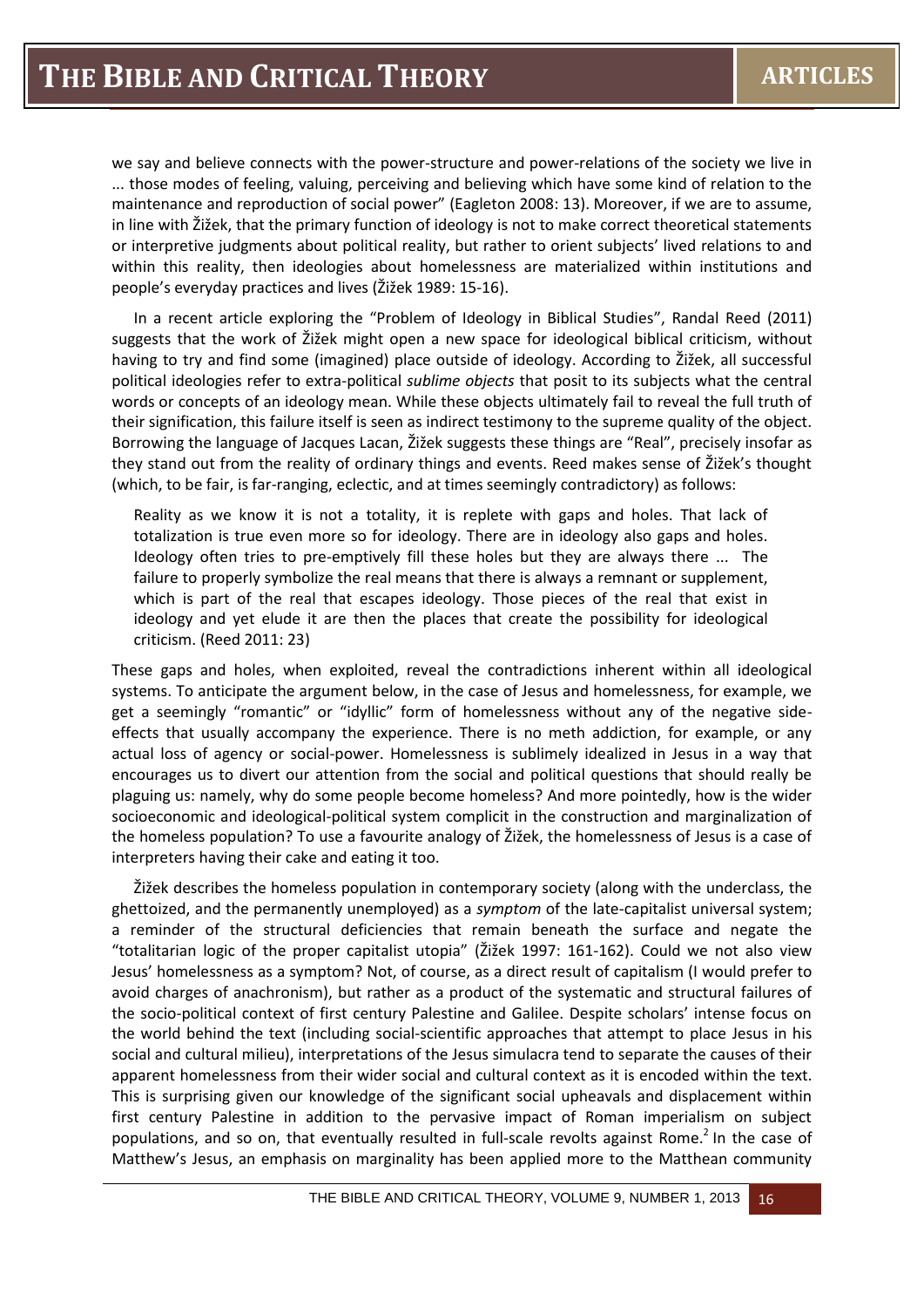who produced the text, than to the character of Jesus himself.<sup>3</sup> At most, Jesus might have experienced marginalization from political and religious leaders and institutions, but his homelessness is regarded first and foremost as an extension of his God-given identity and mission.

As a result of these interpretive oversights, conventional interpretations tend to perpetuate dominant ideologies about the causes of homelessness that plague present-day discourse. Given our shared ideological climate of postmodernism, otherwise known as the cultural logic of late capitalism (Jameson 1991), most interpretations will implicitly evoke neoliberal assumptions about the centrality of the individual as a free-roaming economic agent.<sup>4</sup> Within such a framework, homelessness is understood as the result of an individual's (poor) economic and moral choices. The wider context, which in today's terms might include the dismantling of the welfare state, trends towards social disintegration, the privatization of social and governmental agencies, is, generally speaking, seen as unimportant to understanding the rise and plight of homeless populations. One can see, for example, how these ideological assumptions creep into Ulrich Luz's description of a popular view of Christian origins (in regards to the mission discourse in Mt 10):

Palestinian Christianity originated as a movement of itinerant radicalism. Its roots go back to Jesus; the disciples he called to follow him and to witness to the imminent kingdom of God as he did shared his style of life and were poor and homeless. They gave up their jobs and their family for the time they were together with Jesus. After their master's death many of them continued this way of life. (Luz 1994: 44)

This way of framing Christian origins feeds from the dominant discourse within neoliberalism that homelessness results from "lifestyle" choices made arbitrarily by an individual. Absent is any discussion of the hostile political structures that may have contributed to these instances of itinerancy. It also re-narrates the common myth or "type" of the itinerant religious man who piously foregoes worldly possessions. The vocational framing tends to romanticize and thus obscure a number of textures within the text that indicate, or might indicate, forced displacement, or take account of psychological and social factors that can pre-empt episodes of homelessness. Because Jesus is the hero of the story, and so can hardly be characterized as a moral or economic failure, his characterization as the "homeless one" becomes idealized as a sublime object. Jesus functions as an example (if not the primary example) of voluntary homelessness; he foregoes (or sacrifices) the comforts of home and household out of his pious convictions and allegiance to God. In a move of convenient compartmentalization, the desperation and destitution that typically accompany experiences of homelessness is negated. The homelessness of Jesus, then, functions as what Žižek refers to as the *objet petit a*; its mediation of "surplus enjoyment" (*plus de jouissance*) acts as a fantasmatic screen to shield us from the traumatic experience of homelessness proper and the apparent failure of the wider socio-political environment in which it manifests.

# **2. OBJECTIVE VIOLENCE AND MATTHEW'S JESUS**

To go about disrupting this ideological illusion of stability and wholeness, I attempt to re-read Matthew's Jesus in a way that foregrounds the trauma associated with homelessness, both political and personal. If Jesus' homelessness is best understood as a symptom of wider structural and systematic failures, then we also need to take greater account of its relationship to the ideologicalpolitical system in which the Matthean text embeds its Jesus simulacrum. In his treatise on violence, Žižek (2008) distinguishes between two broad categories of violence in the world: first, *subjective violence* is the more visible form in which violence is performed by a clearly identifiable agent; second, *objective violence* includes both a symbolic violence embodied in language and its forms, and systemic violence, or, the consequences of the smooth functioning of our economic and political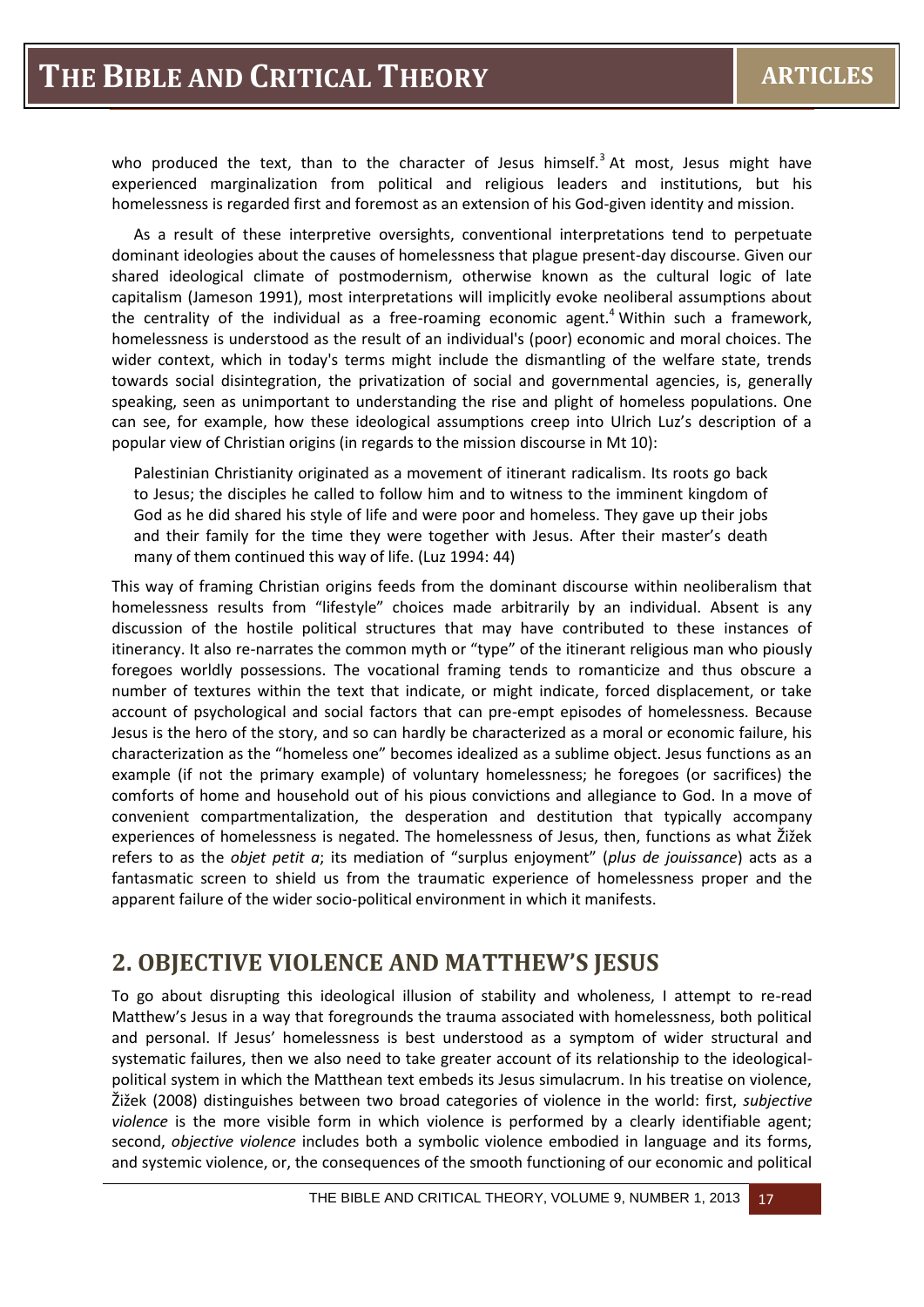systems—the exploitation of individuals and groups inherent within the "normal" functioning of society. According to Žižek, all ideological-political systems are founded on and sustained by such acts of violence.

The Jesus simulacrum in Matthew's gospel experiences a number of episodes of forced displacement or homelessness that are the result of objective violence. For example, the story of his birth (2: 13-23; cf. 4: 12; 14: 13) is entwined with multiple displacements, first to Egypt and then to Nazareth, and tells the story of a helpless infant subjected to the aggressive politics of the ruling elite. The extravagant gifting by the magi in 2: 1-11 forms a dramatic contrast to the response of Herod who, upon realizing their deceit, lashes out in violent terror. As an infant, Jesus possesses no agency and is entirely reliant on the actions of others for his survival. The fact that Jesus never returns to his original home place (which in Matthew is Bethlehem) but instead is displaced to the Galilean town of Nazareth out of fear (ἐφοβήθη) of Herod's son, Archelaus, means that he grows up in exile, dislocated from his original home place as a two-time refugee. While conventional depoliticized readings of 2: 13-23 concern themselves with the text's construction of Jesus as the Messiah, the new Moses, and fulfilment of prophecy (themes not entirely absent, but arguably overemphasized), the episode also disrupts dominant interpretations of Jesus' homelessness as entirely voluntary. In noticing the deficiencies with conventional interpretations of the infancy narratives, Richard A. Horsley (1989), for example, has attempted to reclaim this text as it portrays a particular network of socio-political relationships. Herod is supported by an extensive institutional apparatus that enables him to pose a real threat against Joseph, Mary, and Jesus, and to enact his fantasies of infanticide with disturbing ease. The obvious acts of subjective violence, such as the infanticide, are only enabled by layers of entrenched objective, systemic violence within the Herodian and Roman political machinery.

Indeed, Matthew's entire story of Jesus is set against this backdrop of objective violence. The identification of Jesus as a potential challenge to Herod in 2: 13-23 is a foretaste of Jesus' ultimate fate—his eventual death on the cross. Jesus' move to Capernaum (4: 12-13) is also an episode of displacement that occurs directly after hearing of John the Baptist's arrest. Upon returning to teach in his so-called "home town" (πατρίς) in 13: 53-58, Jesus is met with rejection and disbelief.

When read as a manifestation of underlying objective violence, the passion narrative (26-28) takes on a more nuanced meaning. While crucifixion features as a visual externalization of Rome's power, it is only made possible through the collusion of an entire system of violent structures and institutions. In drawing greater attention to the symptom (a criminal bum executed), however, the rest of the population is encouraged to avert its gaze from the underlying objective violence (or disease) that contributed to this situation in the first place. By removing a perceived disturbance, society is able to return to its smooth, uninterrupted functioning. It is with this ideological backdrop of objective violence in mind that I move to a closer inspection of Mt 8: 18-22, as the issue of homelessness protrudes behind, within, and in front of the text.

#### **3. NOWHERE TO LAY HIS HEAD?**

Now when Jesus saw great crowds around him, he gave orders to go over to the other side. A scribe then approached and said, 'Teacher, I will follow you wherever you go.' And Jesus said to him, 'Foxes have holes, and birds of the air have nests; but the Son of Man has nowhere to lay his head.' Another of his disciples said to him, 'Lord, first let me go and bury my father.' But Jesus said to him, 'Follow me, and let the dead bury their own dead.' (Mt 8: 18-22 NRSV)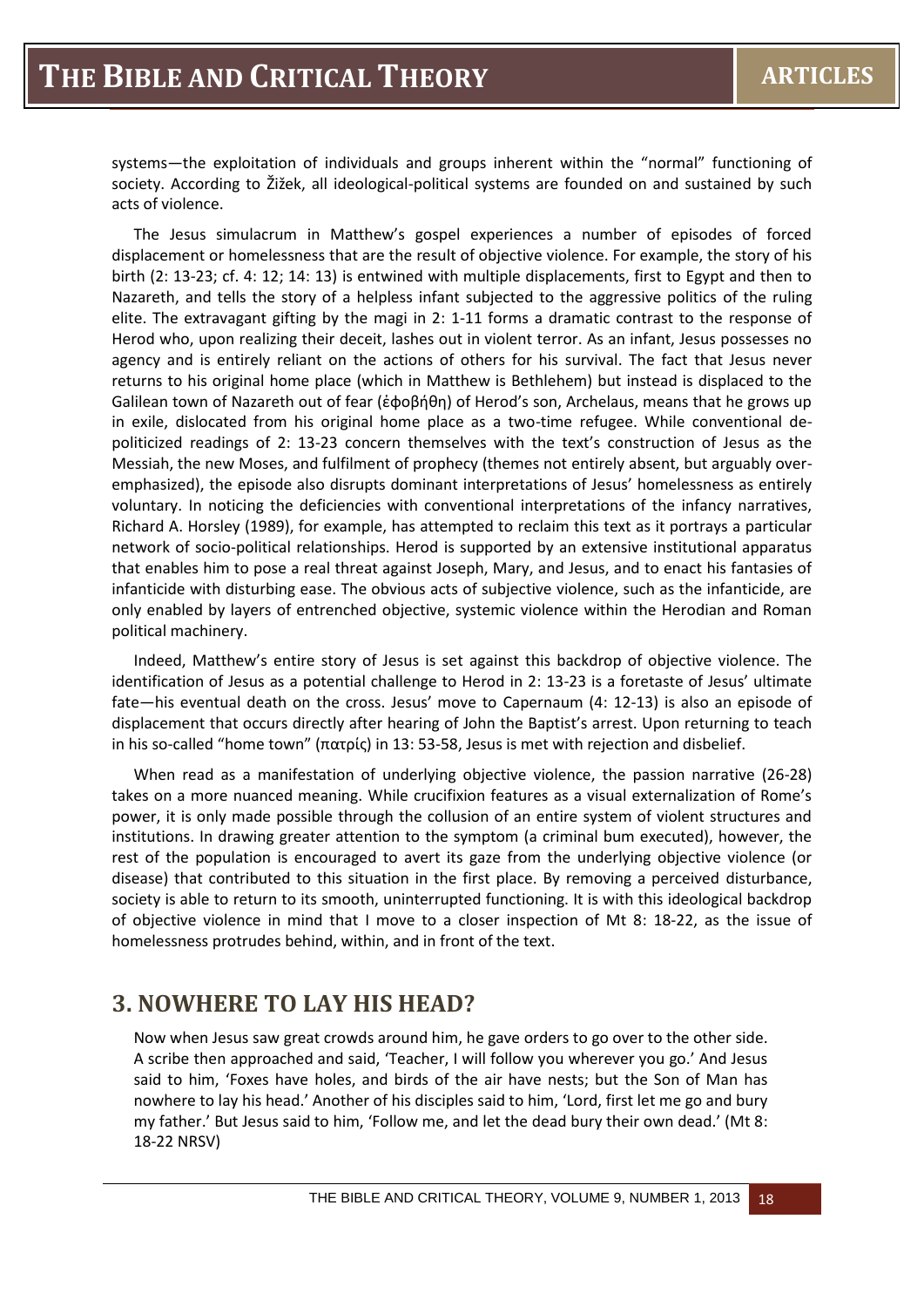Mt 8: 18-22 features as an interlude to Jesus' healings and deeds of power in the surrounding chapters. The well-known text contains two parallel scenes depicting brief exchanges between Jesus and two would-be followers. The first involves an eager scribe who approaches Jesus and inquires about following him. Jesus' response is rather cryptic and does not directly answer the scribe's question. In the second scene, a man who is already a disciple of Jesus asks if he can first go and bury his dead father before following. This time Jesus' response is more direct although still confusing: "Follow me, and let the dead bury their own dead".

In this analysis I start with the central statement spoken by Jesus ("Foxes have holes, birds have nests, but the Son of Man has nowhere to lay his head") before gauging how the surrounding verses function to amplify the expression. At first sight, Jesus' words in verse 20 appear to evoke a sense of helplessness or inevitability surrounding his itinerant predicament (a predicament that is presumably also shared by those who travel with him). The phrase "nowhere to lay his head" indicates not only his desire to secure rest and refuge, but also evokes a feeling of restlessness in the text's sensoryaesthetic texture. The mention of foxes might allude to the political elite: "Suetonius calls the greedy Vespasian a fox. Herod is called a fox in Lk 13: 32, and the birds of the air are Gentiles in [Mt] 13: 32" (Carter 2000: 207). If so, Jesus here compares his alternative, marginal existence with the security of the settled elite.

The peculiar expression "Son of Man" has continued to receive a lot of scholarly attention in recent years (cf. Casey 2007, Hurtado and Owen 2011). It likely contains a Hebrew or Aramaic background, and is possibly multi-layered in its meaning with both theological and political connotations. While typically understood to be self-referential, that is, as a substitute for the personal pronoun "I", the expression might also stand for humankind generally, or for a particular subset of society ("a person in my situation"). Davies and Allison suggest that the expression's appearance in 8: 20 probably functions in a titular sense; "the saying contains much irony. The one without a home is the majestic judge of mankind. Hence we have the ultimate illustration of the first being last" (Davies and Allison 1991: 52). Alternatively, if the expression "Son of Man" refers to Jesus' humanity in a more general sense, then it also comes across as ironic: during the Sermon of the Mount (Mt 5-7), Jesus asserts that even the birds of the air are provided for, and so the crowds need not worry about securing food (6: 26). Jesus comforts his audience with the rhetorical question, "Are you not of more value than they?" In 8: 20, however, it appears that the Son of Man has descended in value to below that of the birds. As Brawley puts it, Jesus' "homelessness is presented as a fact of life that substantiates his existence on the margins of subsistence" (Brawley 2011).

Within popular interpretation, Mt 8: 20 is regularly proof-texted as a demonstration of Jesus' supposed homelessness or itinerant "lifestyle". In his commentary on Matthew, John Nolland (2005, 366), however, objects that Jesus cannot possibly be homeless because he is connected to a house at various points in the gospel (a detail unique to Matthew, cf. 9: 10, 28; 12: 46; 13: 1, 36; 17: 25) and because Jesus and the disciples are expected to be provided with temporary lodging during their travels (10: 12-14). Nolland's reasoning assumes that houselessness means the same thing as homelessness, which, as we will see below, is guided by a modern fusion of the concepts of "house" and "home". A similar semantic muddle undergirds an influential article by Jack Dean Kingsbury (1988), who suggests that we should not regard 8: 20 as referring to "literal homelessness", but rather a "metaphorical homelessness" that shares many of the qualities of not having a home. While this clarification might at first appear helpful, it is potentially misleading.<sup>5</sup> The distinction feeds from and into the romanticization of Jesus' homelessness, for the opposition between the literal and the metaphorical assumes priority for the "literal" which is considered closer to reality, whereas a "metaphorical" homelessness is not directly connected to tangible economic and political factors, and so is treated as less serious. Accordingly, the desperation of Jesus' homelessness is extracted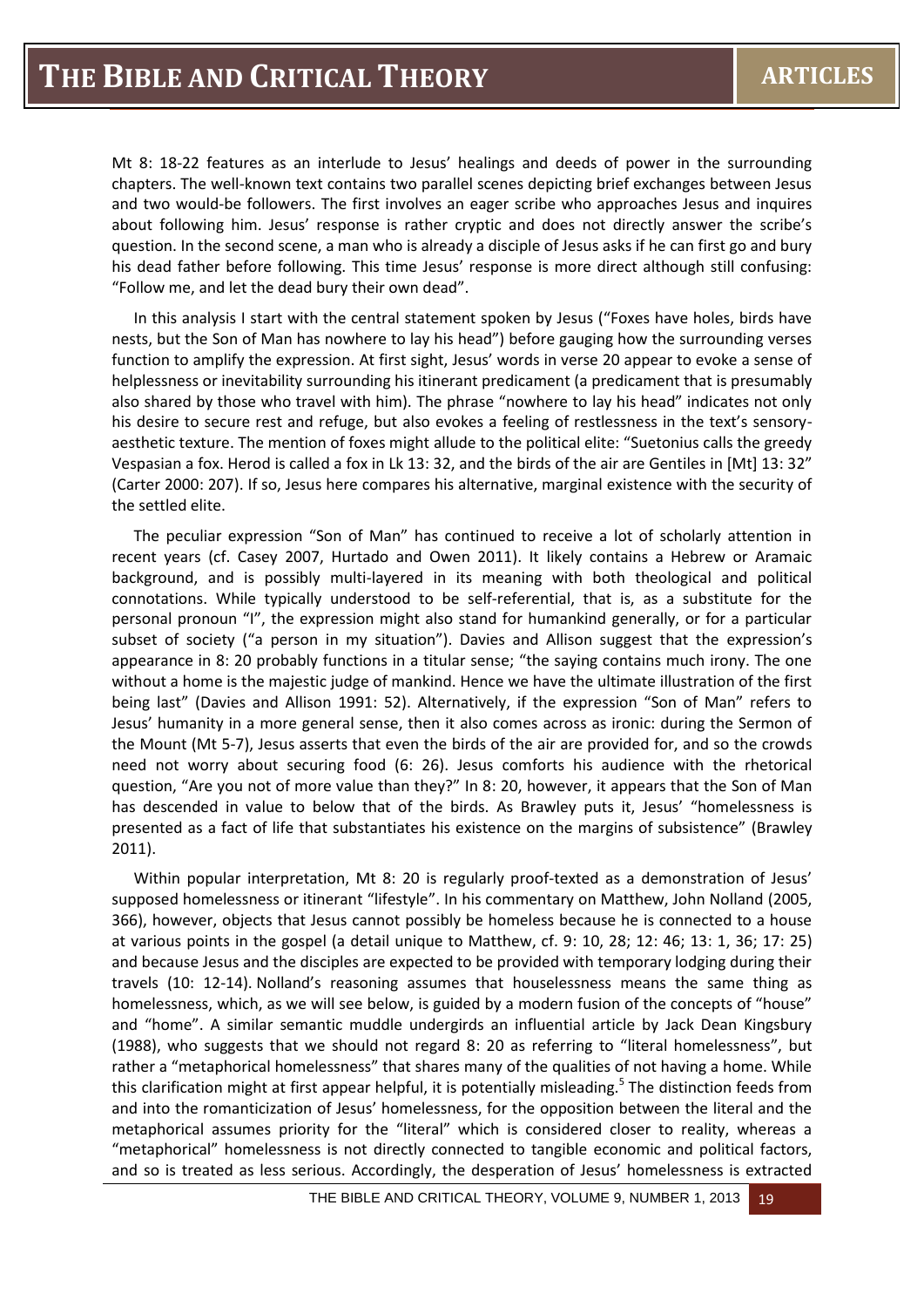and becomes an interpretive gap ripe for Žižekian exploitation. Indeed, the interpretation that Jesus is not "literally" homeless is framed by assumptions about what constitutes a "home" in the first place. Are we talking here about a structure that serves as a place of residence, or do we have in mind a concept related to space and place, with more of an emphasis on social identity and meaningful relationships? Both definitions can be tied to socioeconomic factors and so the literal versus metaphorical distinction seems rather unhelpful.

I want to flesh out this issue a little more with the help of the adage "a house is not the same as a home". This is because it seems that Nolland and Kingsbury unknowingly equate the term "house", which generally designates a structure used primarily for residential purposes, and "home", which signifies a more complex and nuanced entity in which a person or group of people are connected to a particular place by a sense of a relational social and spatial identity. While a house will often function as a home, it is possible to speak about home as place without the need for a physical structure, the house. In reckoning with the relationship between home and being, for example, Martin Heidegger reverses the common assumption that homemaking necessarily begins with a physical structure. Rather, he suggests that "[w]e do not dwell because we have built, but we build and have built because we dwell, that is, because we are *dwellers*" (Heidegger 1971: 148). In other words, Heidegger thinks that our building activities—which consist of the founding and joining of both material and/or imaginary spaces—are integrally associated with and arise out of our innate capacity to dwell, to transform (meaningless) space into home place.**<sup>6</sup>**

The conflation of the terms "house" and "home" in common English occurred in the seventeenth century during which the rise of the capitalist class led to a form of "domestic morality" aimed at safeguarding and privatising familial property; this soon became solidified in English case law when the terms began to be used interchangeably (Rykwert 1991, cf. Mallett 2004). In his book dealing with the figure of the historical Jesus from the perspectives of space and place, Halvor Moxnes briefly draws our attention to how these cultural changes have even had an impact on English translations of the Bible. Over the centuries translators have increasingly rendered οἰκος/οἰκια as "home", interchangeably with "house" and "household", even though such a conflation is difficult to establish within the biblical text. As he puts it, "[i]n many instances this gives a 'homey' feeling—it reflects a modern, stereotypical use of 'home' even when it is not appropriate" (Moxnes 2003: 26). While the terms are now used interchangeably, most people can still recognize a distinction between a house and a home.

This distinction is best seen to play out in the Australian, low-budget, comedy film *The Castle* (1997), in which a blue collar family man, Darryl Kerrigan (Michael Caton), is threatened by the compulsory acquisition of his family house for the expansion of the neighbouring Melbourne Airport. Undergirding Kerrigan's motivation to fight the eviction is his strong belief, repeated a number of times through the film, that "It's not a house, it's a home". What the film is really about, then, is not so much the David versus Goliath sub-plot that sets simple-man Kerrigan against the objective violence of the big government, but rather Darryl's innate fear of the semantic collapse of the terms "house" and "home". From the government's perspective, Darryl could make his home wherever he chooses; they see his house simply as a house. Kerrigan's distinction, however, gestures towards the surplus enjoyment he associates with his house. When a government appraiser inspects the house, for example, Kerrigan points out all of its faults with pride, believing that they will add value. Although, for him, it is *more than* a house, it is also *less than* a house, which is what effectively makes it a home.

Such a distinction also goes in reverse: one can have a house, but it may *not* function as a home. So while Jesus might be connected to a house in Capernaum, or have accommodation, and so on, he does not necessarily have a home, at least not for the entirety of Matthew's gospel. Recall that for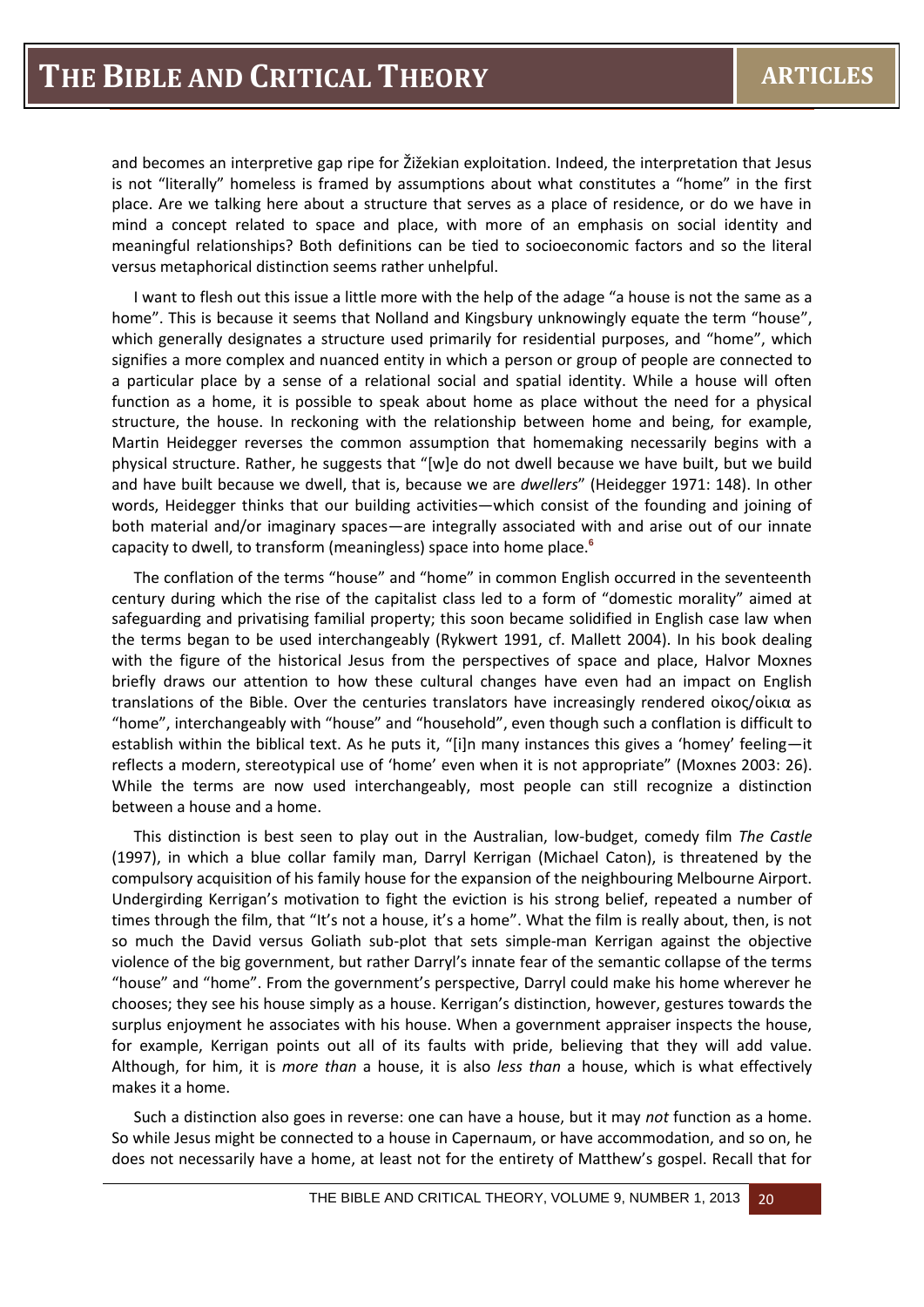Matthew's Jesus, home place was originally Bethlehem (2: 1). Kingsbury's interpretation, that Jesus is not "literally" homeless, is problematic in that it not only ignores the wider literary context of Jesus' ministry as itinerant, but also fails to incorporate episodes of forced displacement such as the flight to Egypt (2: 13-23), or Jesus' flight to Capernaum directly after hearing of the arrest of John the Baptist (4: 12-13). Like all conceivable elements of identity, then, Jesus' homelessness includes an element of non-identity.<sup>7</sup>

As a result, the distinction between "house" and "home", as well as the divide between having a "home" and/or being "homeless", are fractured by the observation that Matthew's Jesus is both connected to a house and/or household (οἰκος/οἰκια), but is also at times homeless with nowhere to lay his head. A housed, homeless one challenges essentialist definitions of homelessness that reduce the phenomenon to the rather obscure (and Western, capitalist) category of simply "having a house". Jesus' lament in 8: 20, therefore, traverses any literal versus metaphorical distinction: his homelessness is both, and yet it is also neither.

## **4. WOULD-BE DISCIPLES**

At this point I want to take a step back and inspect the verses surrounding Jesus' central statement, in order to observe how they amplify Jesus' claim of "having nowhere to lay his head". Verse 18 describes Jesus giving orders to a great crowd to "go over to the other side" of the lake. In verse 19 the character of the scribe is introduced. We know the scribe only by his occupation and his desire to follow Jesus wherever he goes. The use of the verb "to follow" (ἀκαλουθέω) is repeated twice in 8: 18-22 and is generally understood as an action of discipleship (cf. 4: 20-25; 9: 9; 10: 38; 16: 34). But the text also makes sense in terms of literal travel from one place to another. Jesus' response to the scribe likewise makes sense in terms of travel: it implies that Jesus has no determined point of orientation; his travel is precarious and restless.

Moreover, because the scribe likely benefits from his social status, as a member of the retainer class (Saldarini 2001), the restlessness of which Jesus speaks is something he cannot fully comprehend, let alone choose to imitate. If someone from an elite social stratum chooses to descend the socioeconomic ladder, this does not mean they will necessarily share in the experiences and outlook of those on a lower rung. For a crude analogy we might imagine a charitable celebrity sleeping rough for a weekend as part of a publicity stunt. No matter how well-intentioned, his or her experience will never correlate to the psychological impact of knowing that week after week one will be impoverished and disenfranchised. While the scribe seems sincere in his desire to follow Jesus, Jesus' response makes it clear that travel from one destination to the next with no expectation of rest or refuge is not to be romanticized.

The request of the second would-be disciple, to go and bury his father, evokes meaning on at least two levels. On the one hand, the disciple wants to fulfil his familial duties by returning to his home place and attending to his father's corpse. On the other hand, the disciple seeks to "bury" his remaining ties to his father.<sup>8</sup> Jesus' hyperbolic response "let the dead bury their own dead", implores the primacy and immediacy of following Jesus. It is highly unlikely that dead people would be able to bury other dead people, and so a common interpretation is that Jesus is referring to the "spiritually dead" (Davies and Allison 1991: 56, France 2007: 330). However, a text does not have to make perfect sense for it to evoke some kind of meaning. Nolland cautions that "[t]o introduce the idea of a category of spiritually dead people is to add a new thought that has no clear links with the context" (Nolland 2005: 368). Perhaps there is a perceived danger in returning to home place once these familial ties are severed (cf. 13: 53-58). Again, Jesus' response brings attention to the necessary hardship of an itinerant existence.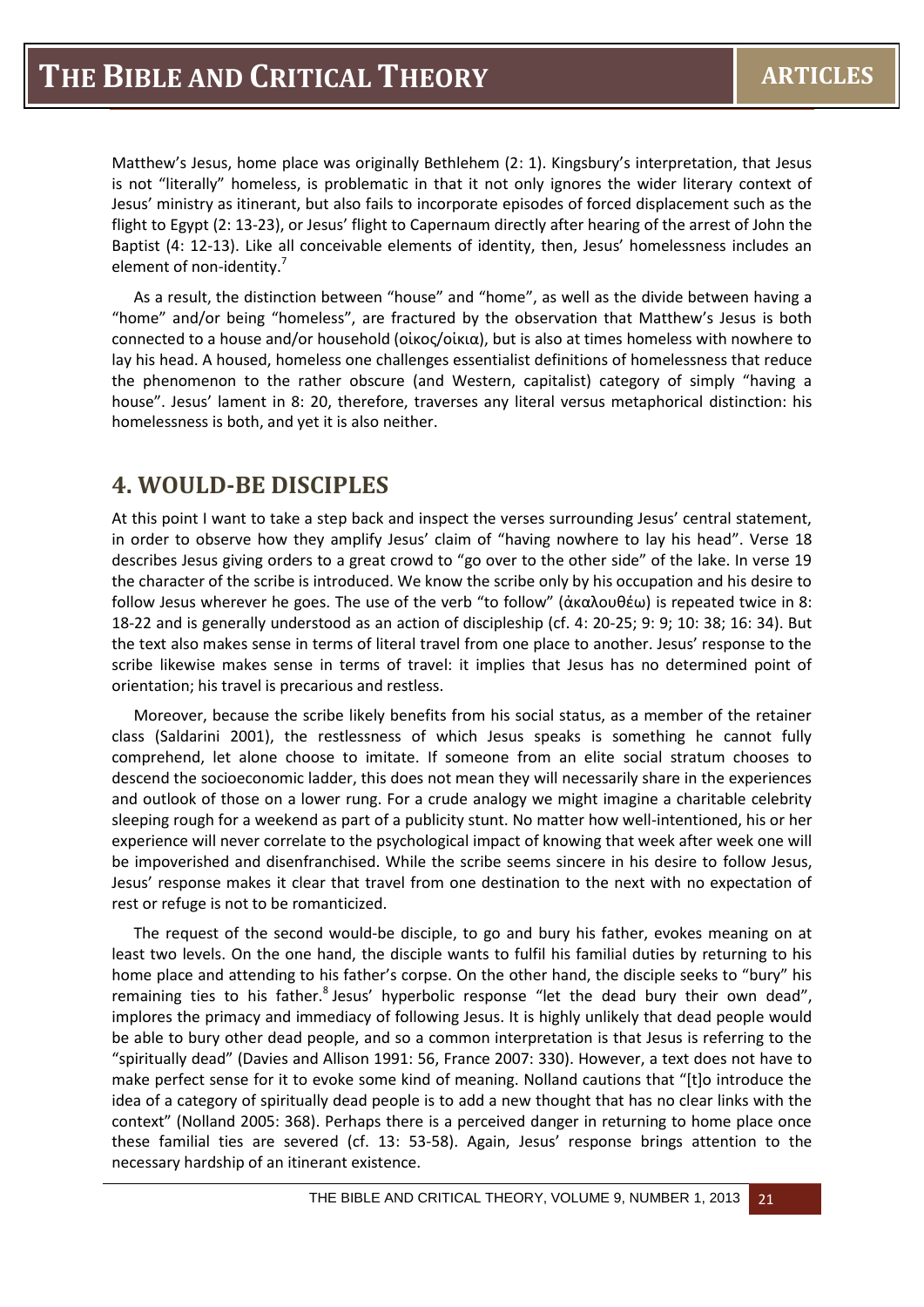As a result, the two exchanges within 8: 18-22 are typically understood as demonstrating the cost associated with following Jesus. Such a reading is exemplified by Carter (2000), who suggests the pericope emphasizes the theme that "the hardship and uncompromising cost of discipleship as a marginal and countercultural existence ... shape[s] the audience's identity and lifestyle as followers of Jesus" (207). Jesus' response in the second exchange suggests that followers of Jesus are to prioritize their association with him and what has been called Jesus' "fictive kinship" above the obligations one might have to biological kin or responsibilities within one's original household. Stephen Barton, for example, connects this pericope to the call to discipleship text in Mt 4: 12-25 (and counterpart texts in Mark) in light of the dissolution of family ties. He observes that the custom of filial piety and association with conventional household structures is subordinated to the greater obligation of discipleship. A link is drawn between the brothers leaving their father and the command to leave the dead to bury the disciple's father in 8: 22 (Barton 1994: 130). The disciples, and of course Jesus, distance themselves from their respective households, thereby exacerbating their status as social deviants. This correlates to modern-day constructions of the homeless population as deviants, perceived as a threat to the sensibilities of the more normalized population, for their very existence confronts the objective violence inherent within the ideological-political system. Jesus explicitly states his perceived dislocation from biological kin in Mt 12: 46-50 during which he redefines the boundaries of his family (his mother and brothers on the "outside", contrasted with Jesus and "those who do the will of the father" on the inside), and then this comes back to confront him in 13: 53-58, when Jesus is rejected by the people of his home town.

While dominant interpretations are right to stress the hardship of itinerancy, an exploitable gap is left open by the framing of this hardship as an attitude or chosen way of life, advocated by Jesus and arbitrarily adopted by his disciples. As noted above, dominant interpretations of Jesus' (and others') homelessness will often re-inscribe neoliberal narratives about individual moral and economic agency. However, such a heightened view of agency is not always supported by the Matthean text, which often signals social, cultural, and political barriers limiting the range of possible choices. While episodes of Jesus' homelessness are predominantly contingent on the actions and reactions of other characters and ideological-political institutions, it is difficult to make similar judgments for his disciples, given the dearth of details. On the one hand, for instance, Jesus' disciples do not always choose to become followers, but rather it is Jesus who chooses them (cf. 4: 18-22; 9: 9). On the other hand, Jesus does recognize that some disciples have made significant sacrifices in joining him, and promises them eschatological reward (cf. 19: 16-30).

In assessing the agency of the two would-be disciples in 8: 21-22, then, it is useful to probe what capacity these characters really have in their "decision" to become homeless given their likely social and psychological predispositions. On the problem of free will, Žižek frequently refers to a "totalitarian disavowal" in the suspension of ideological belief. Essentially, the more we believe that we operate as independent thinkers and actors, have free choice, and so on, the more we blind ourselves to external ideologies that submit us to the wider socio-political order. In liberal Western societies, for example, subjects are encouraged to take a cynical distance from traditional ideological belief, which effectively suggests they are already caught in the system's ideological loop, such as the logic of the free-market. While Žižek does not deny the existence of free will, he does emphasize how it's very notion functions as a supremely effective ideological formula (Žižek 1989).

A similar disavowal takes place in the interpretation of this text in the way that the prospective disciples' agency is heightened. This projection occurs as a result of both the ambiguity surrounding Jesus' response to the scribe (20), and the vacuity of details about the second would-be disciple, his social status, or his identity. What we do know about the second man, however, is that his father has recently passed away. Within the Greco-Roman world the father would generally function as the head of the household, looking after its economic affairs and managing the provisions for the wider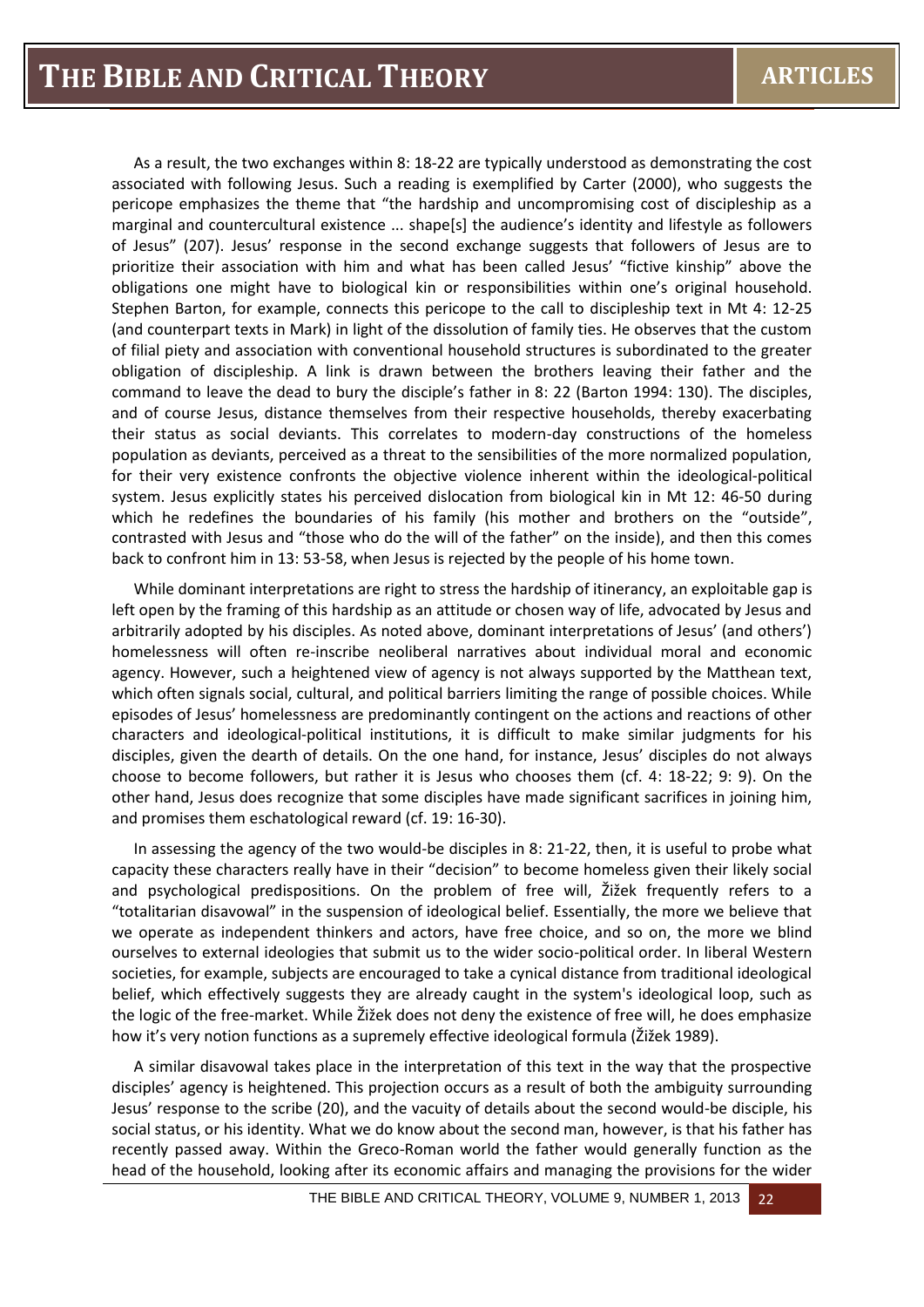kin group. If this disciple were the eldest male, it would be his duty to assume responsibility for the affairs of the household, hence his desire to return "home" and tend to his father's burial (cf. Tob 4: 3; 6: 15). What can be deduced from the text, then, is that this disciple's judgments are likely shaped by these emotional and economic pressures. Indeed, the man is divided between his intention to continue to follow Jesus and the social and cultural expectations surrounding the burial of his father. His split identity is challenged by Jesus' hard-hitting response that the dead should be left to bury themselves. Social and cultural obligations become secondary when one is already marginalized in the economically and socially desperate situation of itinerancy.

This leads me to an anecdote Žižek employs to illustrate his notion of the "forced choice". He recalls the story of a Yugoslav student called to regular military service in which, at the beginning of one's service, a certain ritual is performed:

[E]very new soldier must solemnly swear that he is willing to serve his country and to defend it even if it means losing his life, and so on—the usual patriotic stuff. After the public ceremony, everybody must sign the solemn document. The young soldier simply refused to sign, saying that an oath depends upon free choice, that it is a matter of free decision, and he, from his free choice, did not want to give his signature to the oath. But, he was quick to add, if any of the officers present was prepared to give him a formal order to sign the oath, he would of course be prepared to do so. The perplexed officers explained to him that because the oath depended upon his free decision (an oath obtained by force is valueless), they could not give him such an order, but that, on the other hand, if he still refused to give his signature, he would be prosecuted for refusing to do his duty and condemned to prison. (Žižek 1989: 185)

#### Žižek perceives that:

[i]n the subject's relationship to the community to which he belongs, there is always such a paradoxical point of *choix forcé*—at this point, the community is saying to the subject: you have freedom to choose, but on condition that you choose the right thing; you have, for example, the freedom to choose to sign or not to sign the oath, on condition that you choose rightly—that is, to sign it. If you make the wrong choice, you lose freedom of choice itself. And it is by no means accidental that this paradox arises at the level of the subject's relationship to the community to which he belongs: the situation of the forced choice consists in the fact that the subject must freely choose the community to which he belongs, independent of his choice—he must choose what is already given to him. (Žižek 1989: 186)

In the case of Mt 8: 18-22, the scribe is denied his free choice by Jesus. The desperation and destitution that goes along with homelessness cannot be shared by someone occupying the privileged status of a scribe within the ideological-political order. The second man, however, is "already a disciple". His first choice has already been made. Jesus' command not to return to home place and bury his father is riddled with the pretension and paradox of forced choice: the disciple is given the freedom to choose to bury his (relationship to his) father, but his father is already dead, and so his ties to his father are already buried. In the eyes of wider society, though, he has no choice but to choose to fulfil his cultural and familial obligations.

By choosing to ignore these cultural obligations, and continuing to follow Jesus, his split from normalized society, and its associated stigmatization, is exacerbated. But if he chooses to bury his father's corpse, his relationship to Jesus and the community of disciples is strained. Of these two options presented to the disciple, either selection results in estrangement from kin, whether biological or fictive. Does it really make sense, then, to speak of his dislocation from home place as a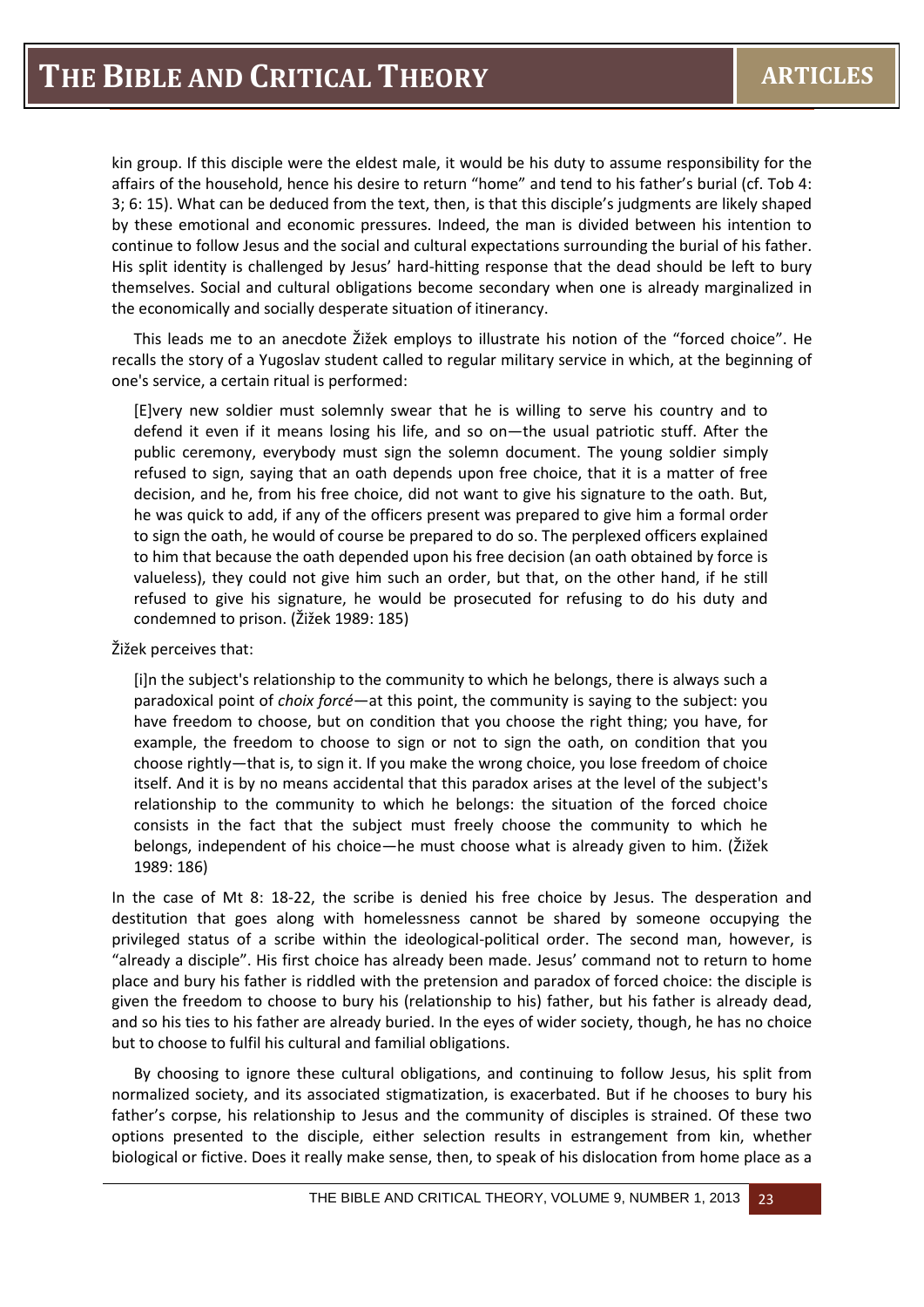choice? As with Jesus' apparent homelessness, the text provides details that problematize the interpretive trend to heighten agency within such a structured environment. As such, it underscores the role that neoliberal discourse probably has in influencing the hermeneutical filters of contemporary exegetes.

## **5. CONCLUSIONS**

At this point we come full circle in our probing of the connection between Jesus and homelessness. This article has raised a number of questions surrounding this connection both generally and within the interpretation of Mt 8: 18-22 in particular. The dominant trend to regard Jesus and the disciples' apparent homelessness as voluntary is in some ways challenged by this text but in other ways reinscribed. While Jesus' lament of homelessness in verse 20 appears to be discouraging the scribe from following, the man who is already a disciple is told in the midst of a family tragedy that he must let remaining family obligations and responsibilities bury themselves. This emphasis on the dissolution of family ties, combined with the restlessness of itinerancy, both appear to provide narrative amplification for the characterization of Matthew's Jesus as the homeless one.

A gentle prodding of the ideology surrounding the connection between Jesus and homelessness reveals the surplus of meaning generated by the limits of signification. Framing Jesus and the disciples' apparent homelessness as a "way of life", an "attitude", or "voluntary", for example, echoes the dominant neoliberal framing of homelessness in contemporary society. Understood as a symptom, however, Jesus' homelessness points to the objective violence already encoded within the text. Moreover, it begins to fracture the romanticization of Jesus' homelessness in the world before the text by provoking us to think critically about yet another place in which biblical interpretation is entwined with ideological assumptions.

#### **ENDNOTES**

**.** 

**<sup>1</sup>** I adopt this term from George Aichele (2011: esp. 24-45), who, drawing on the theory of Gilles Deleuze, argues that we ought to take the Jesuses of the four gospels seriously as distinct simulacra rather than reduce them to variant copies of a single historical model or archetypal entity (as is the common practice in biblical studies).

**<sup>2</sup>** Robert L. Brawley's recent article goes against the grain of this trend when he addresses the homelessness of the historical Jesus as translating to the loss of access to the resources of the land. Keeping the Roman imperial occupation of Galilee in purview, he concludes that "[e]vidence of Jesus' status as an artisan who experienced downward mobility from landed peasantry indicates that far from his preferred choice, his homelessness was a fact of life for which he had no option" (Brawley 2011).

**<sup>3</sup>** The work of Warren Carter (2000; 2001), for example, constructs the Matthean community as a marginal community in tension with the synagogue and advocating a marginal existence in the face of Roman imperialism. Despite an intense focus on Jesus' negotiation of Roman imperial power, Carter contends that Jesus' homelessness is primarily the result of his "voluntary marginality" (Carter 2000: 208). cf. Duling, who constructs the author of Matthew as a "voluntary marginal" scribe (Duling 2011: 144).

**<sup>4</sup>** James G. Crossley (2012), for one, has demonstrated how the discourse of neoliberalism, as the socioeconomic and ideological-political context of scholarship over the last forty years, has been seriously understated in discussions of ideology and New Testament studies.

**<sup>5</sup>** Kingsbury's distinction is problematic not only on ideological grounds but also historical and literary-critical grounds. Maurice Casey, for instance, challenges Kingsbury for proceeding with the assumption that the question is whether Jesus ever lived in a house, a question "which ignores the context of migratory ministry" (Casey 2007: 176-77). Casey's refutation of Kingsbury's argument is partially the result of a clash of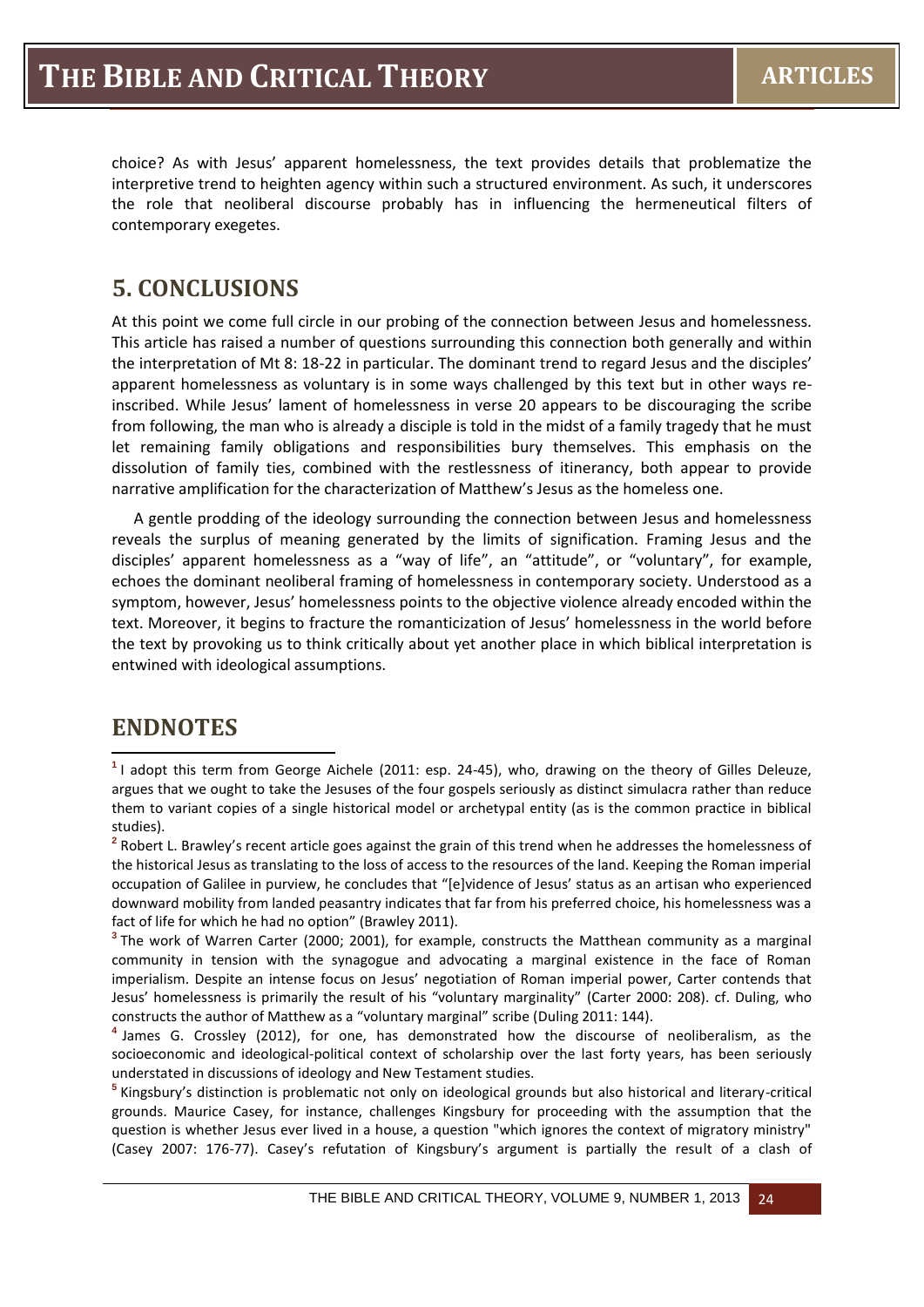methodologies, but nonetheless reveals some of the creative (mis)reading that undergirds Kingsbury's distinction.

**<sup>6</sup>** On the problem of homelessness, Heidegger writes towards the end of his essay: "On all sides we hear talk about the housing shortage, and with good reason… We try to fill the need by providing houses, by promoting the building of houses, planning the whole architectural enterprise. However hard and bitter, however hampering and threatening the lack of houses remains, the *real plight of dwelling* does not lie merely in a lack of houses… The real dwelling plight lies in this, that mortals ever search anew for the nature of dwelling, that they *must ever learn to dwell*" (Heidegger 1971: 161).

**7** See Žižek (1991: 110) for a discussion of nationality as a good example of the limits of identity.

**8** In what is seen as this text's intertextual precedent, Elisha asks Elijah if he can first return home to "kiss his mother and father good bye". However, in contrast to Mt 8: 18-22, Elijah grants him permission (1 Kgs 19: 20).

#### **REFERENCES**

1

All references to the Bible are from the New Revised Standard Version.

Aichele, G. 2011. *Simulating Jesus: Reality Effects in the Gospels*. London: Equinox.

Barton, S. C. 1994. *Discipleship and Family Ties in Mark and Matthew*. Cambridge: Cambridge University.

Brawley, R.L. 2011. "Homeless in Galilee". *HTS* no. 67 (1).

Carter, W. 2000. *Matthew and the Margins: A Sociopolitical and Religious Reading*. Maryknoll: Orbis.

Carter, W. 2001. *Matthew and Empire: Initial Explorations*. Harrisburg: Trinity.

Casey, M. 2007. *The Solution to the 'Son of Man' Problem*. London: T&T Clark.

Crossley, J.G. 2012. *Jesus in an Age of Neoliberalism: Quests, Scholarship and Ideology*. London: Equinox.

Davies, W.D., and D.C. Allison. 1991. *The Gospel According to Saint Matthew*. Vol. II, *ICC*. Edinburgh: T&T Clark.

Duling, D.C. 2011. *A Marginal Scribe: Studies in the Gospel of Matthew in a Social-Scientific Perspective*. Eugene: Cascade.

Eagleton, T. 2008. *Literary Theory: An Introduction*. Anniversary ed. Minneapolis: University of Minnesota.

France, R.T. 2007. *The Gospel of Matthew*. Grand Rapids, Cambridge: Eerdmans.

Heidegger, M. 1971. "Building Dwelling Thinking". In *Poetry, Language, Thought*, 143-161. New York: Harper & Row.

Horsley, R.A. 1989. *The Liberation of Christmas: The Infancy Narratives in Social Context*. New York: Crossroad.

Hurtado, L. and P. Owen. 2011. *Who is This Son of Man? The Latest Scholarship on a Puzzling Expression of the Historical Jesus*. London: Continuum.

Jameson, F. 1991. *Postmodernism, or, The Cultural Logic of Late Capitalism*. London: Verso.

Kingsbury, J.D. 1988. "On Following Jesus: The 'Eager' Scribe and the 'Reluctant' Disciple (Matthew 8: 18-22)". *NTS* no. 34: 45-59.

Luz, U. 1994. *Matthew in History: Interpretation, Influence, and Effects*. Minneapolis: Fortress.

Mallett, S. 2004. "Understanding home: a critical review of the literature". *Sociological Review* no. 51 (1): 62- 89.

Moxnes, H. 2003. *Putting Jesus in his Place: A Radical Vision of Household and Kingdom*. Louisville: WJK.

Nolland, J. 2005. *The Gospel of Matthew: A Commentary on the Greek Text*. Grand Rapids: Eerdmans.

Reed, R.W. 2011. "The Problem of Ideology in Biblical Studies". *Bulletin for the Study of Religion* no. 40 (4): 17- 23.